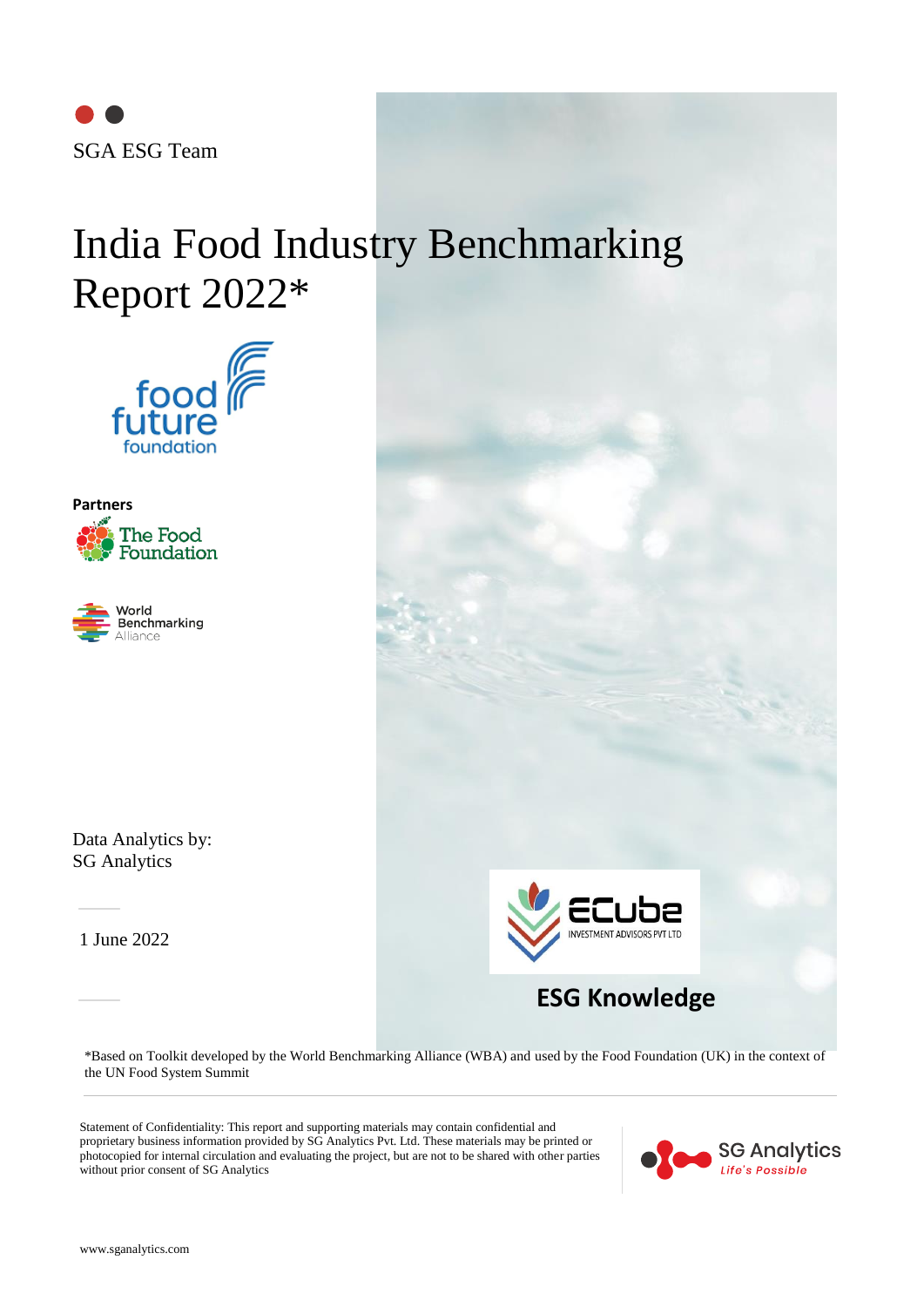# - Index

| 2.  |  |
|-----|--|
| 3.  |  |
| 4.  |  |
| 5.  |  |
| 6.  |  |
| 7.  |  |
| 8.  |  |
| 9.  |  |
| 10. |  |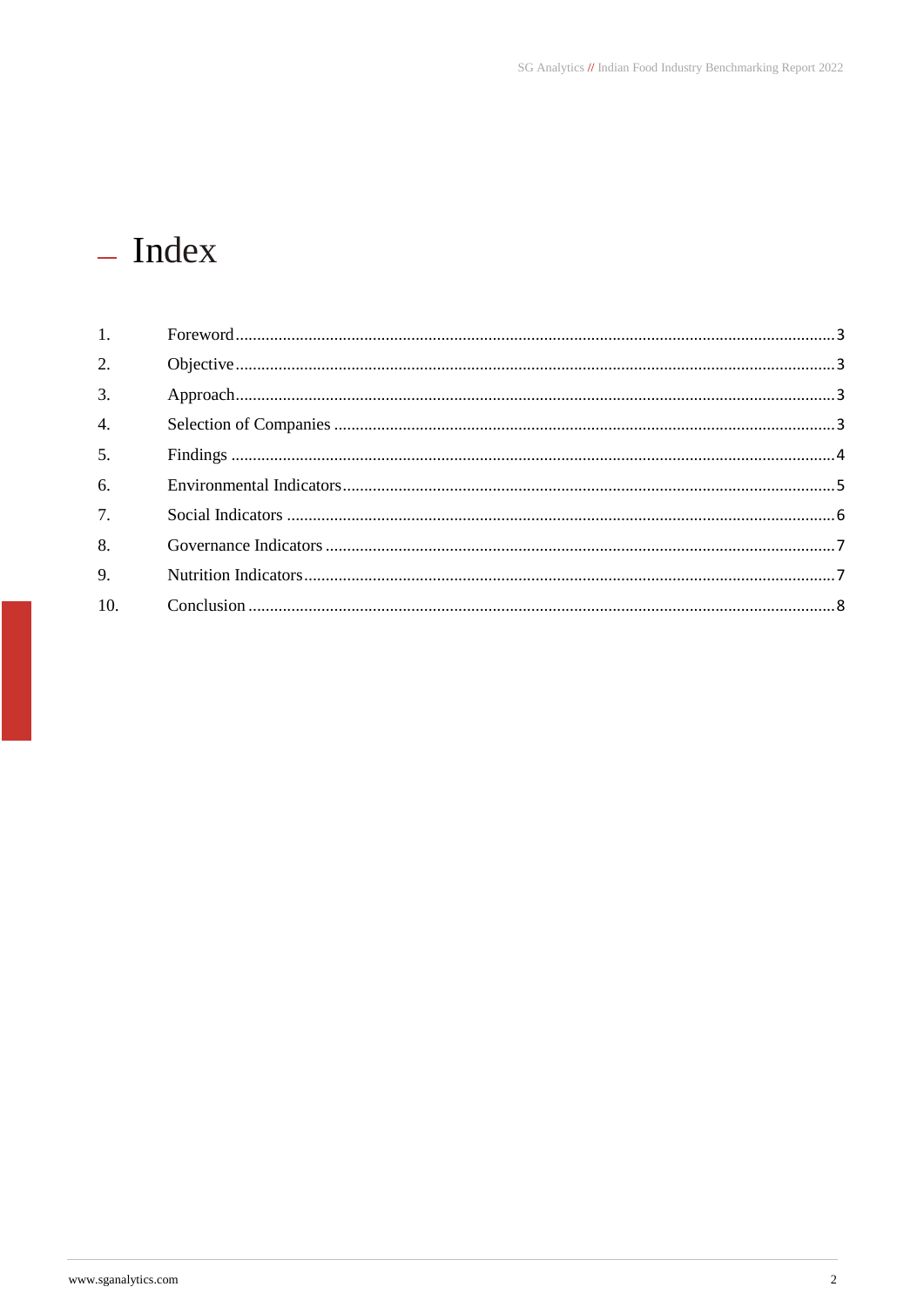#### <span id="page-2-0"></span>1. Foreword

The first-ever UN Food System Summit was organised in September 2021 to find solutions to the problems of rising hunger, unsafe food, and malnutrition in all its forms that are threatening human health and leading to the degradation of the natural environments in the manner food is produced and consumed. The Summit deliberated on these challenges, gathered ideas and insights from all stakeholders across the world. The Summit came up with several solutions and coalitions to bring about necessary changes in the food systems. It recognised the important role that companies across the food value chain, from food producers to retailers, have in driving change in the food system. In this context, a proposal for food industry benchmarking was mooted. Such benchmarking would support the companies to create a healthy, just and sustainable food system, help consumers make the right choices and inform the investors about investing their money responsibly.

A benchmarking exercise was undertaken by the World Benchmarking Alliance (WBA) at the global level that published the first Food and Agriculture Benchmark in September 2021. This covered 350 companies across the value chain in the agriculture and food space. Furthermore, the WBA in partnership with the Food Foundation developed a toolkit for industry benchmarking at the national level. This toolkit is based on the methodology developed over more than two years of extensive research and in collaboration with a wide range of experts and stakeholders, including other benchmarking and standard setting organisations.

The current Indian benchmarking exercise has been taken up by the Food Future Foundation. It is supported by the Food Foundation (UK), the World Benchmarking Alliance (WBA). E-Cube Investment Advisors is the Knowledge Partner for this project. SG Analytics, a market leader in ESG data and analytics services, was engaged to collect, compile, and analyse the data for the same. The Food Future Foundation is partnering with CII-FACE for building capacity for benchmarking through sensitization programmes and workshops and promoting benchmarking practices, and recognizing role models in India.

# <span id="page-2-1"></span>2. Objective

The aim of the benchmarking exercise is to collect relevant publicly disclosed environmental, social, governance and nutrition-related data of 53 Indian food sector companies for the latest reported year from FY2020–21, FY2019–20 or FY2018-19. The data should be for 45 pre-defined indicators (12 Environmental, 24 Social, 3 Governance & Strategy and 6 Nutrition) that feeds into a pre-established scoring methodology developed for the WBA's 2021 Food & Agriculture benchmark and used by The Food Foundation for the last four years to benchmark the food industry in the UK.

# <span id="page-2-2"></span>3. Approach

SG Analytics gathered publicly available data/information on companies from their annual reports, integrated reports, sustainability reports, business responsibility reports (BRR), company website, company press releases etc. and scored the companies on a scale of 0-100 based on the scoring framework provided by the [Food Industry](https://foodfoundation.org.uk/publication/food-industry-benchmarking-toolkit)  [Benchmarking Toolkit.](https://foodfoundation.org.uk/publication/food-industry-benchmarking-toolkit) The present study has been done as an initial landscaping exercise and SG Analytics did not engage with the companies to verify the findings and capture any additional information. Hence the findings would not reflect those initiatives taken by companies which were not reported by the company in its own public disclosures.

Since the aim of the project is to understand the maturity of disclosures made by the Indian food and agriculture companies, data must be specifically disclosed for an indicator in the Indian context to receive a score. In the case of global food companies with Indian subsidiaries and quantitative and qualitative indicators, data must be specifically disclosed for the Indian subsidiary at the entity level, to be assigned a positive score.

#### <span id="page-2-3"></span>4. Selection of Companies

53 companies (38 publicly listed and 15 private) were selected based on the recommendations made by a panel consisting of Indian food industry experts under the guidance of Food Future Foundation. These companies were selected considering their impact across various sectors in the Indian food and agriculture industry and the requirement of the project to capture the maturity of the relevant sustainability disclosures in the Indian food industry. The companies were categorised into six different segments as per the WBA classification (See Figure 1). 26 of the 53 companies selected in this project were representatives of the F&B Manufacturers/Processors segment, since this segment features some of the largest, most reputable, and influential organisations. A positive screening for publicly available disclosure documents was performed before the final selection of the companies.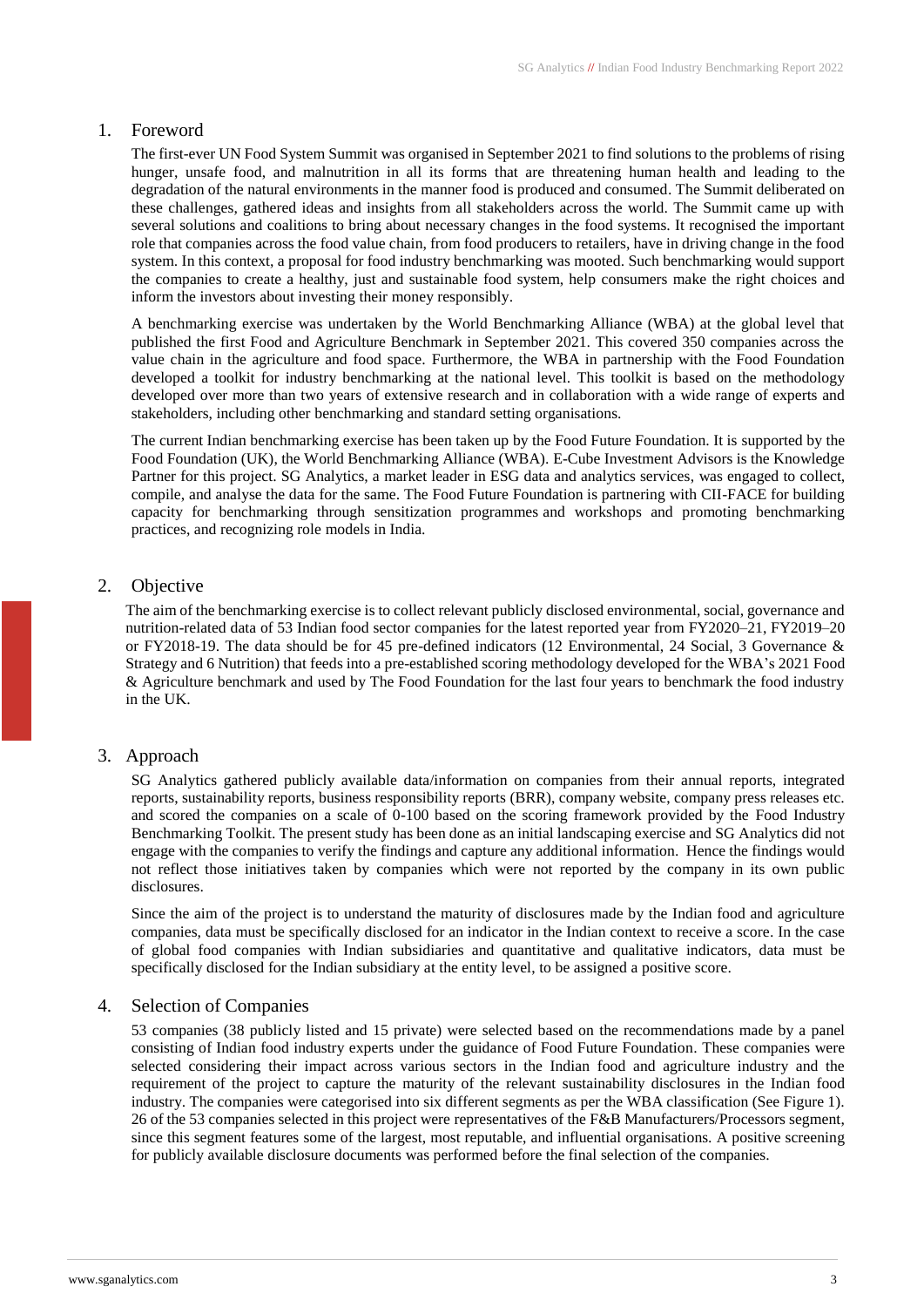

#### Figure 1: Classification of 53 Indian Food Companies

Source: SGA Research

#### <span id="page-3-0"></span>5. Findings

- The overall performance of the companies based on the secondary researched data was low.
- Companies ranking in the top scored well across the board, showing their maturity with respect to ESG and nutrition disclosures in the context of the methodology of the WBA Toolkit. However, many companies showed that there are still major gaps in making impactful and relevant disclosures. This is also indicative of the fact that the ecosystem for disclosures on ESG parameters in India is relatively nascent. This is demonstrated in the overall scoring with more than three-fourths of the companies failing to achieve a quarter of the total score ( $\lt 25$  of total score). Only 13 of the 53 companies scored more than 25.
- The Food & Beverage (F&B) Manufacturers/Processors segment showed a wide range in scores. However, the best scoring companies showing the most robust disclosures, came from the F&B Manufacturers/Processors segment. 8 of the top 10 (including the top 6 scores) scores in the overall benchmark were from this segment. The average score of this segment is 21.8.
- The Agricultural Inputs segment fared well also, with 5 of the 7 companies ranking in the top 20 of the benchmarking exercise. The average score of this segment was 21.9.
- The Agricultural Products & Commodities segment featured 3 companies in the top 20. Of the 9 companies from this segment, 3 companies got a total score of less than 10. The average score of this segment is 14.2.
- 3 of the 4 companies in the Animal Protein segment are dairy companies. 3 companies from the Animal Protein segment ranked in the bottom half of the exercise. The average score of this segment is 12.7.
- The Food Retailers segment and the Restaurant & Food Services segment showed opportunities for improvement with 6 of the 7 companies from these segments providing little evidence for higher scores. The average score of the companies in these segments is 9.8 and 9.2, respectively.



#### Figure 2: Classification of Companies by Total Score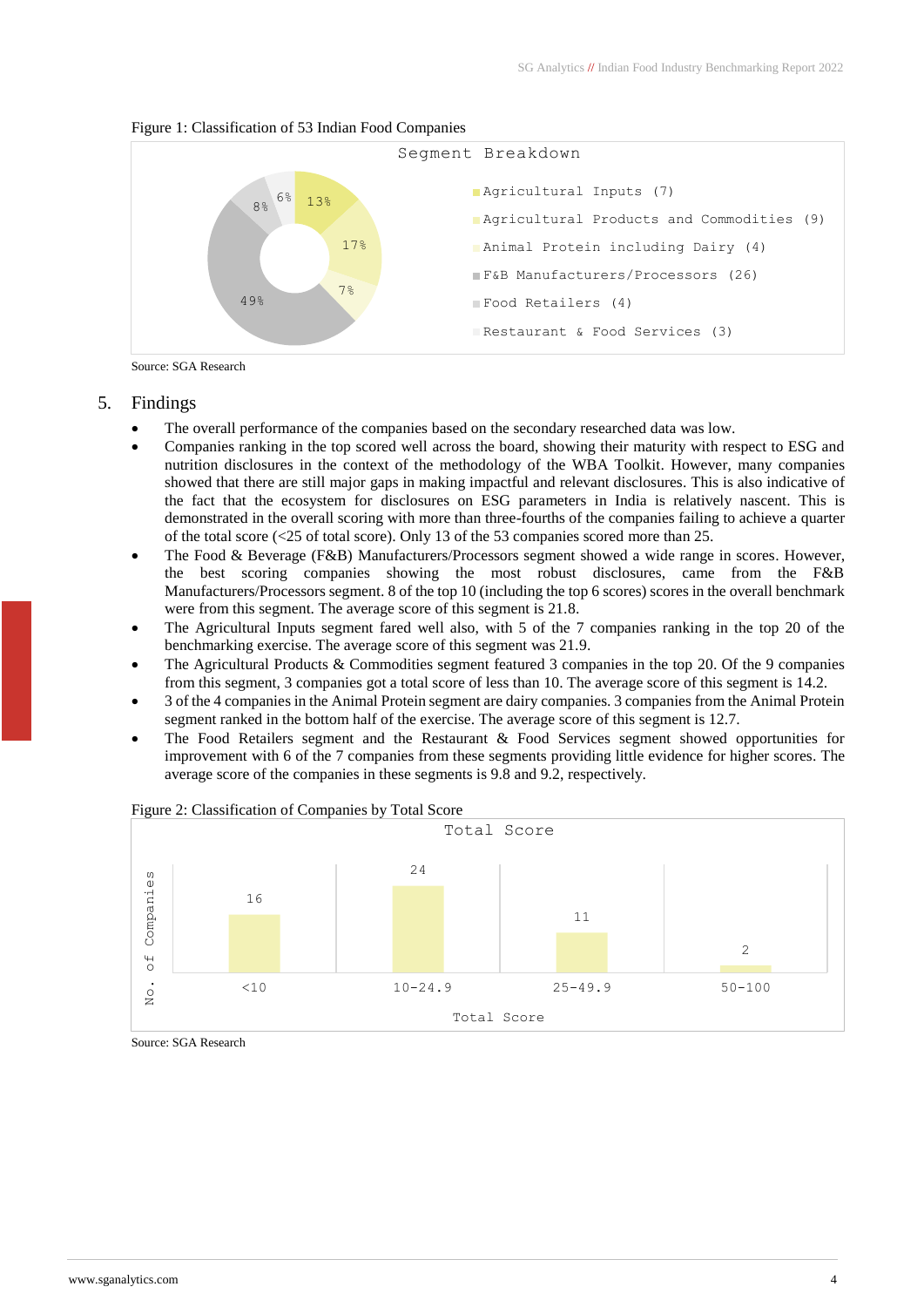| <b>Highest Rank</b> | Name                         |  |  |
|---------------------|------------------------------|--|--|
|                     | ITC Ltd.                     |  |  |
| 2                   | Hindustan Unilever           |  |  |
| 3                   | PepsiCo India                |  |  |
|                     | Britannia Industries Limited |  |  |
|                     | Nestle India                 |  |  |

#### Table 1: Best Performing Companies by Total Score

Source: SGA Research

#### Table 2: Best-Performing Companies per Scoring Category

| Rank    | Environmental        | Social        | Governance                                                         | <b>Nutrition</b>                                                        |
|---------|----------------------|---------------|--------------------------------------------------------------------|-------------------------------------------------------------------------|
|         | <b>ITC</b> Ltd.      | PepsiCo India | ITC Ltd.<br>Hindustan Unilever*                                    | ITC Ltd.                                                                |
| $2^{1}$ | Hindustan Unilever   | Bayer India   | Marico Ltd.                                                        | Hindustan Unilever<br>Britannia Industries<br>Nestle India <sup>#</sup> |
| 3       | Britannia Industries | Hershey India | <b>Britannia Industries</b><br>Tata Consumer Products <sup>*</sup> | LT Foods                                                                |

\*ITC Ltd. and Hindustan Unilever achieved a maximum score of 10, making them the top joint performers for Governance #Hindustan Unilever, Britannia Industries and Nestle India all achieved a score of 15, putting them in the joint second place for Nutrition ^Britannia Industries and Tata Consumer Products both scored 8.3, putting them in joint third place Source: SGA Research

| Rank | Agricultural<br>Inputs              | Agricultural<br>Products &<br><b>Commodities</b> | <b>Animal Protein</b><br>incl. Dairy | $F\&B$<br>Manufacturers/<br><b>Processors</b> | <b>Food Retailers</b>            | Restaurant &<br><b>Food Services</b> |
|------|-------------------------------------|--------------------------------------------------|--------------------------------------|-----------------------------------------------|----------------------------------|--------------------------------------|
|      | <b>UPL</b>                          | LT Foods                                         | Parag Milk<br>Foods                  | <b>ITC</b> Ltd.                               | <b>Future Retail</b>             | Jubilant Food<br>Works               |
| 2    | Bayer India                         | KRBL Ltd.                                        | Hatsun Agro<br>Product Ltd.          | Hindustan<br>Unilever                         | Avenue<br>Supermart (D-<br>mart) | Zomato                               |
|      | Coromandel<br>International<br>---- | Jain Irrigation<br><b>Systems</b>                | Prabhat Dairy                        | PepsiCo India                                 | Mahindra<br>Retail               | Swiggy                               |

Source: SGA Research

# <span id="page-4-0"></span>6. Environmental Indicators

# Figure 3: Classification of Companies by Environmental Score



- As per the scoring for environmental indicators, companies need to do a better job at disclosing data for relevant and impactful environmental indicators as per the WBA Benchmarking methodology
- Hindustan Unilever, Tata Consumer Products, Marico, ITC and Parag Foods have set a target to reduce Scope 1 and 2 GHG emissions and are reporting progress against the target.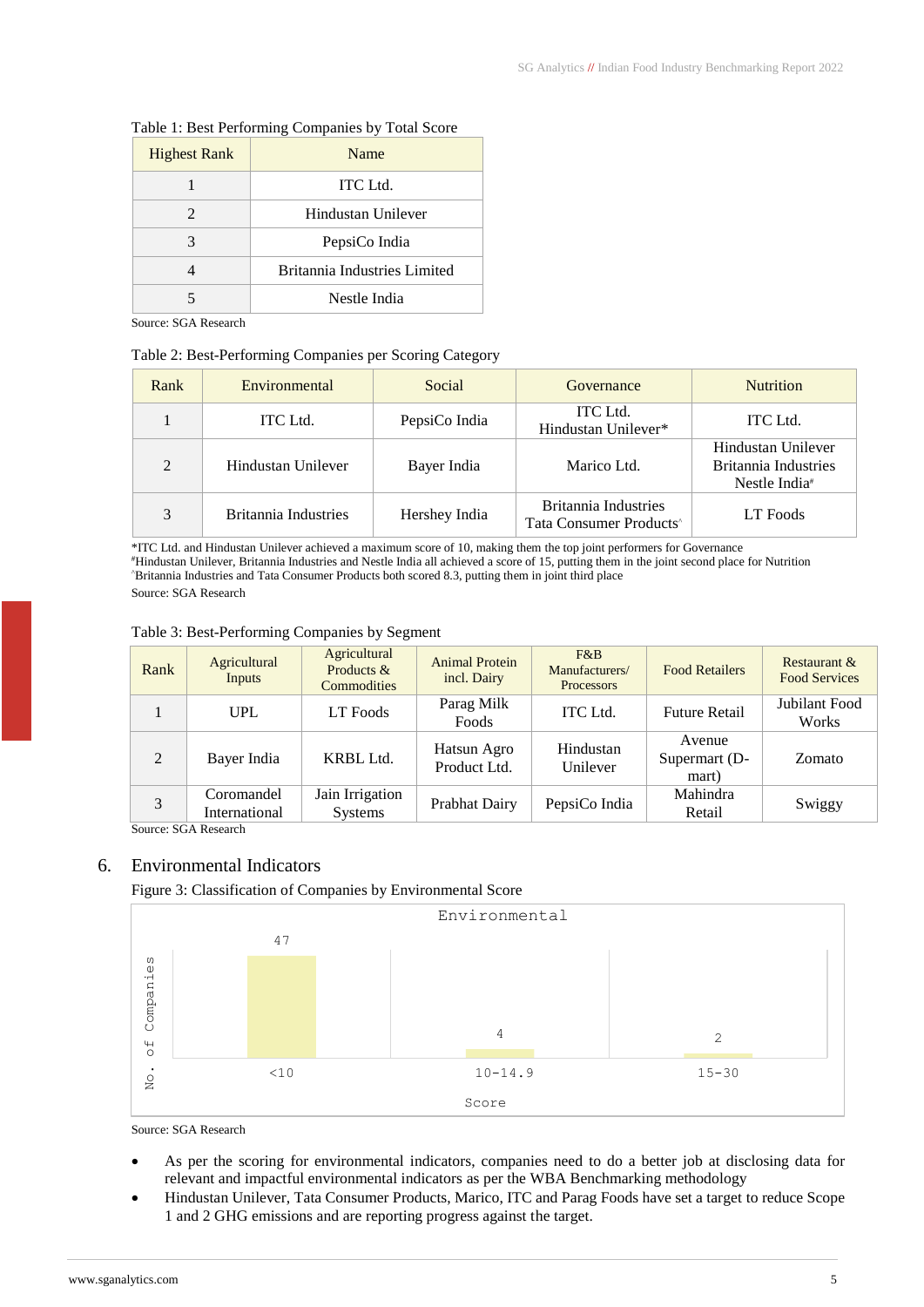- 30 of the 53 companies provided at least qualitative evidence of efforts to reduce their Scope 3 emissions or demonstrated that they are measuring such emissions by disclosing segments of their Scope 3 emissions.
- 30 of the 53 companies also provided some evidence of reducing the use of plastic and transitioning to more sustainable forms of packaging.
- 31 of the 53 companies showed some evidence of optimising the use of pesticides and fertilisers.
- 32 of the 53 companies provided evidence of adopting sustainable production practices that improve soil health and increase agrobiodiversity.
- Only 11 companies provided qualitative evidence of reducing food loss and waste across their operations or demonstrated that they are measuring food loss and waste across their operations.
- Only 12 companies provided evidence of reducing its water withdrawal across its operations and supply chain.
- 6 companies did not score any point in the Environmental Indicators category as there was no data reported as per the WBA benchmarking requirements and scoring framework.
- <span id="page-5-0"></span>7. Social Indicators

#### Figure 4: Classification of Companies by Social Score



- Scoring for the social pillar showed that there is a major room for improvement in the disclosures made.
- 39 companies have a publicly available policy statement, which states their commitment to respect human rights across their activities.
- 15 of the 53 companies have a publicly available statement of policy committing it to respect the human rights of workers in its business relationships.
- 37 of the 53 companies publicly committed to respecting the health and safety of workers and disclose relevant data.
- 20 of the 53 companies have disclosed the percentage of employees for each employee category by indicators of diversity such as age, gender, disability, etc.
- 32 companies had a channel or mechanism through which workers can raise complaints or concerns, including in relation to human rights issues, while only 6 companies had a grievance mechanism for external individuals and communities.
- 36 of the 53 companies publicly committed to protecting personal data.
- 28 of the 53 companies publicly prohibit bribery and corruption and take steps to identify and address bribery and corruption risks and incidents
- 29 companies have publicly disclosed a commitment to support the resilience, productivity and/or access to markets for farmers, fishers and/or small-scale producers.
- 6 of the 53 companies having identified its human rights risks and impacts, assesses them and then prioritises them and 4 companies integrates the findings into relevant internal functions.
- No companies reported on the payment of living wages in their operations and supply chain.
- No companies reported having an approach to lobbying and political engagement and about related controls in place.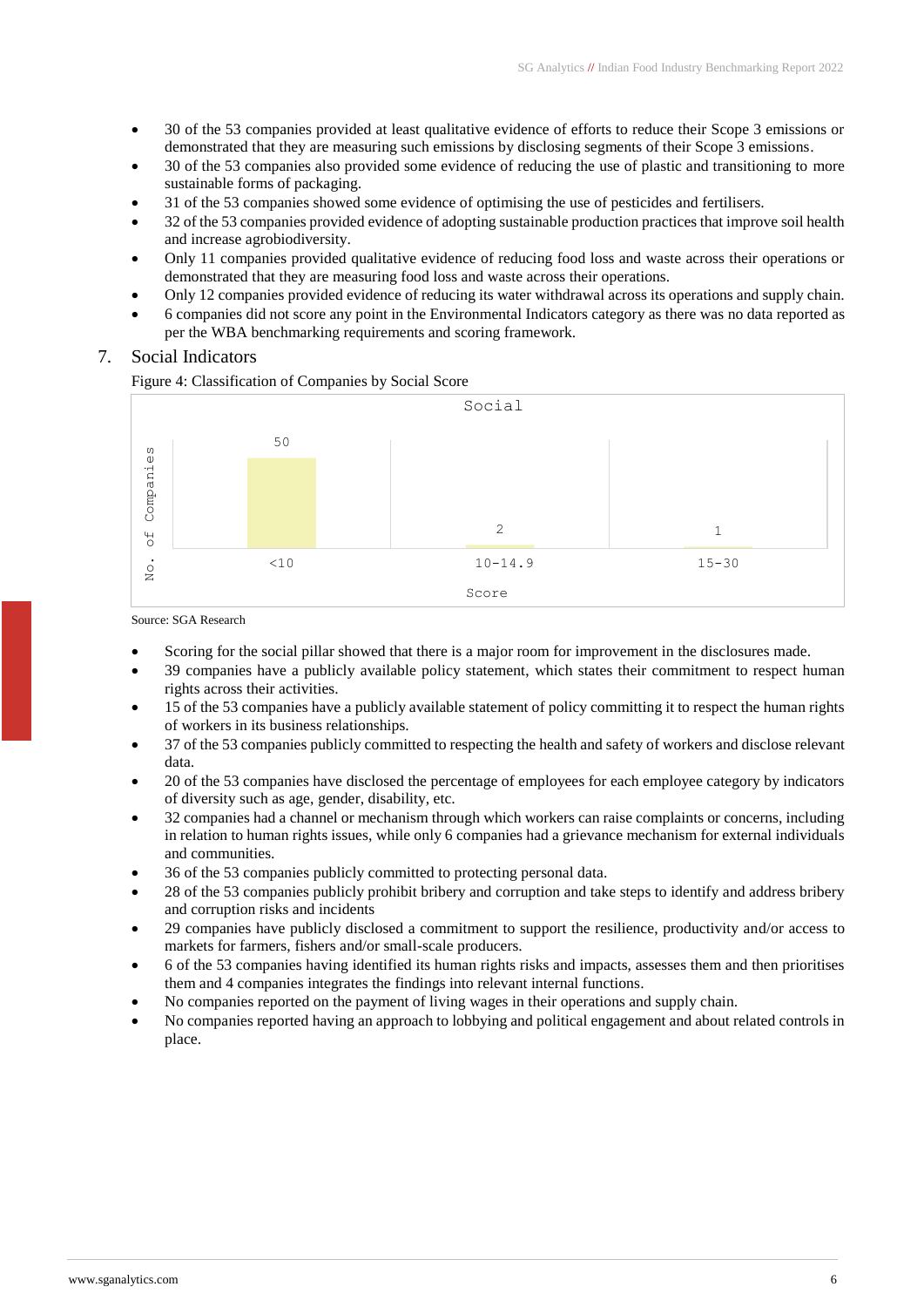# <span id="page-6-0"></span>8. Governance Indicators

Figure 5: Classification of Companies by Governance Score



Source: SGA Research

- The top-ranking companies showed strong disclosures under the Governance Indicators category. 2 companies (ITC Ltd. and Hindustan Unilever) scored the maximum of 10, whilst Tata Consumer Products, Marico Ltd. and Britannia scored above 8 out of 10. This once again displayed that the disclosures amongst the top-ranking F&B Manufacturer/Processors segment are the best in the industry.
- 38 of the 53 companies disclosed information regarding a sustainability strategy, objectives, and targets.
- 23 of the 53 companies disclosed that it undertakes stakeholder engagement activities and provided an overview of the issues raised.
- Only 11 companies disclosed information regarding governance and accountability structures linked to sustainability topics, such as having persons, teams, or committees responsible for the implementation of the sustainability strategy.
- However, 14 companies failed to make any relevant disclosures with respect to governance, and, thus, were unable to score any points in this category.



# <span id="page-6-1"></span>9. Nutrition Indicators

Figure 6: Classification of Companies by Nutrition Score

- 4 companies from the F&B Manufacturers/Processors segment (ITC Ltd., Hindustan Unilever, Britannia Industries and Nestle India) scored the highest in the Nutrition Indicators category.
- 40 of the 53 companies publicly disclosed their commitment to supporting the production of healthy and nutritious foods.
- 33 of the 53 companies provided evidence of addressing food insecurity by improving accessibility and affordability of healthy foods.
- 5 of the 53 companies (ITC Ltd., Britannia Industries, Hindustan Unilever, Nestle India, and Godrej Agrovet) disclosed workforce nutrition programs, such as healthy food at work, nutrition education and nutritionfocused health checks through company-wide policies.
- 24 of the 47 companies to whom food safety was applicable, provided evidence of ensuring safe food for consumers.
- 15 of the 41 companies to whom responsible marketing was applicable, provides evidence of marketing strategies that prioritise healthy foods.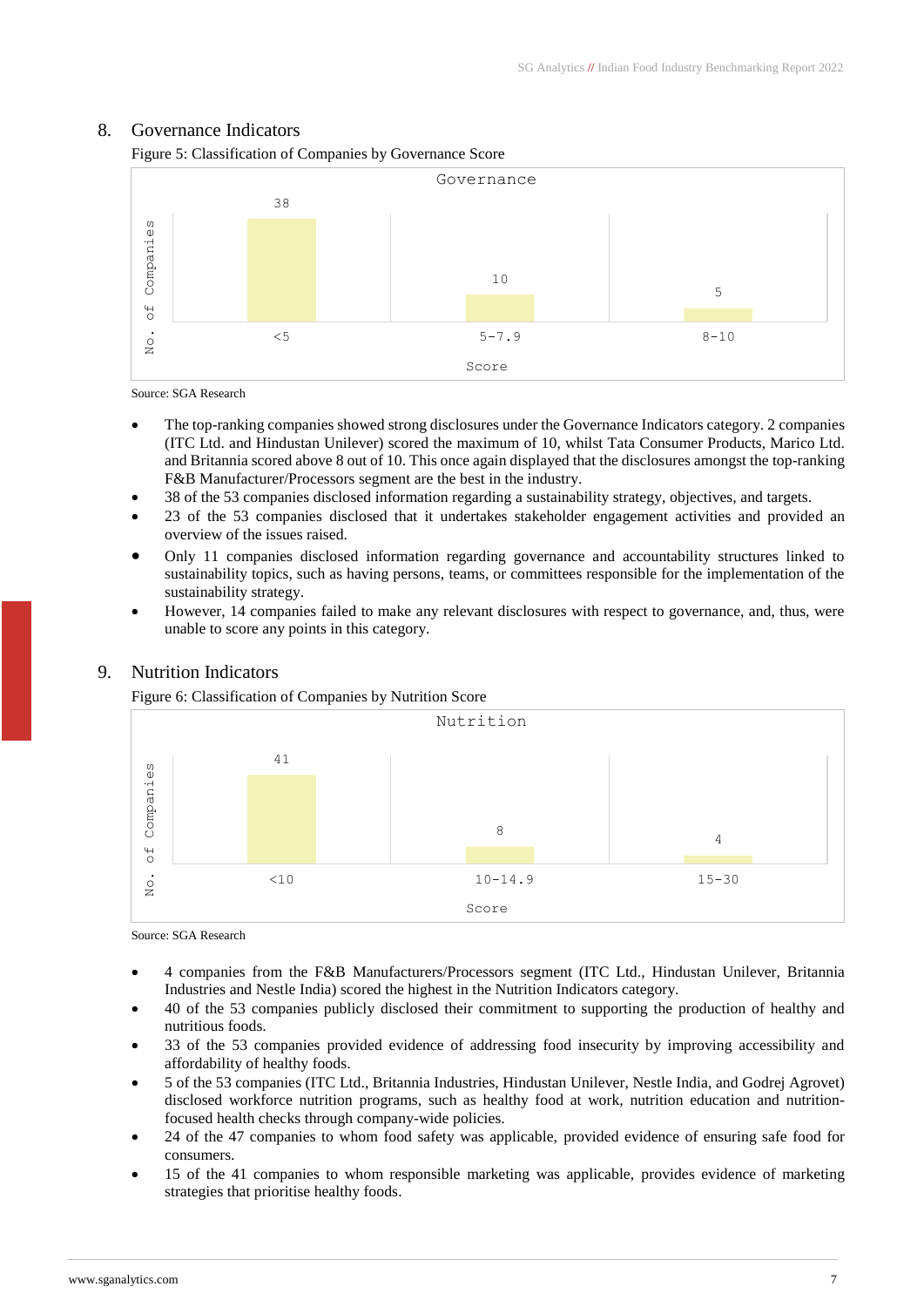#### <span id="page-7-0"></span>10. Conclusion

The exercise of gathering publicly disclosed data/information based on the indicators developed by WBA and used by the Food Foundation shows that the disclosures of companies in the Indian food industry are still in the process of maturing. There should be a significant push for making relevant disclosures.

The lack of adoption of a standardised framework and relevant indicators make it difficult to perform a level assessment of the companies in respect to disclosures. The WBA and the Food Foundation methodology provide such a standard set of indicators and a scoring methodology that food companies could universally adopt to identify relevant ESG and nutrition topics of global, national and industry significance. By adopting this methodology, they would be a in a better position to assess themselves and compare themselves to the best industry practises. This gives them a roadmap to work towards improving their ESG performance and enhancing the maturity of their current disclosures.